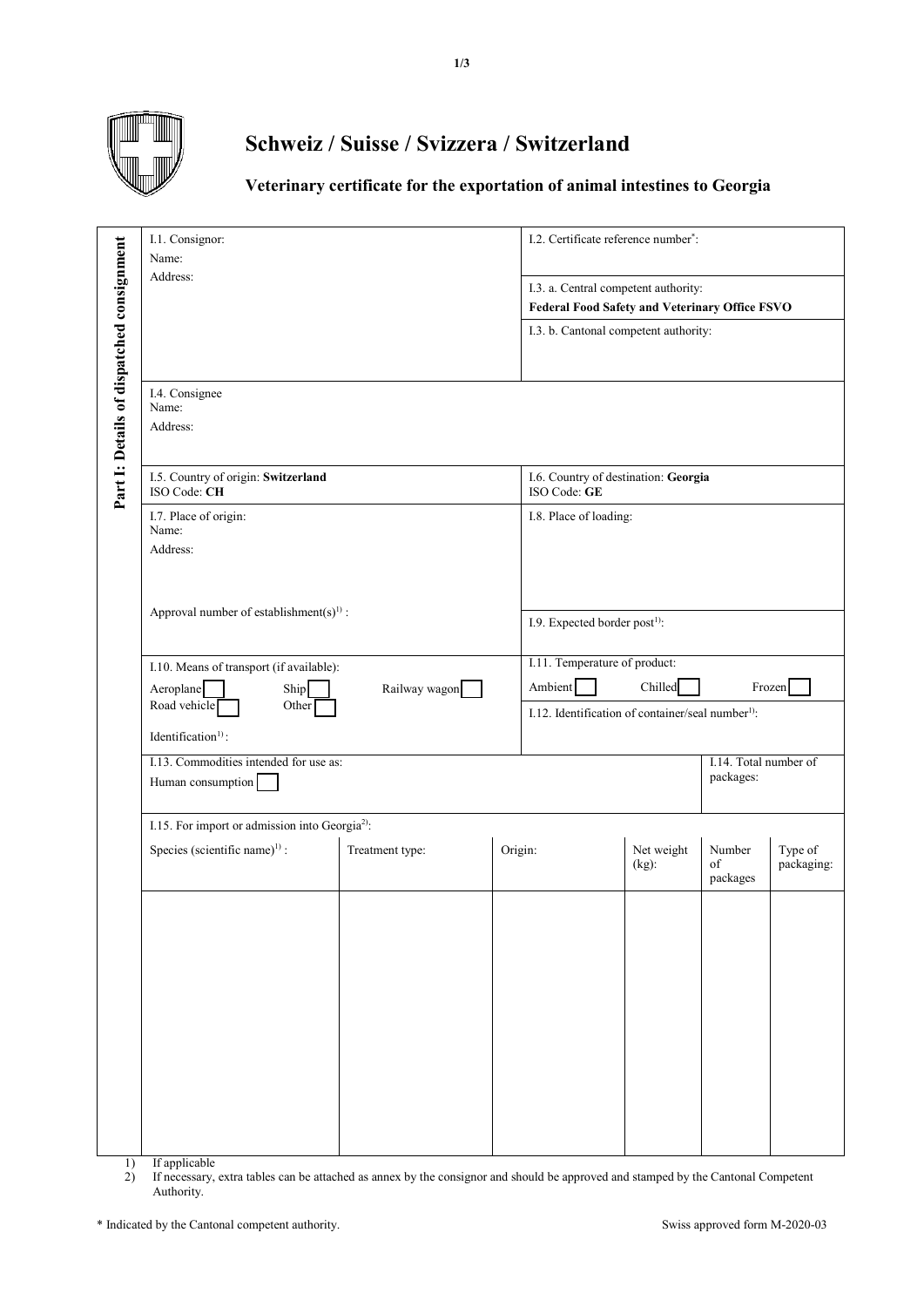|                               | <b>Switzerland</b>                                                                                                                                                                                                                                                      |                                                                                                                                                                                                                                                                                                                                                                                                                                                                                                                                                                                                                                                                               | <b>Animal intestines</b>                                                                                                                                                                                                                                                                                                                                                                            |  |  |  |  |
|-------------------------------|-------------------------------------------------------------------------------------------------------------------------------------------------------------------------------------------------------------------------------------------------------------------------|-------------------------------------------------------------------------------------------------------------------------------------------------------------------------------------------------------------------------------------------------------------------------------------------------------------------------------------------------------------------------------------------------------------------------------------------------------------------------------------------------------------------------------------------------------------------------------------------------------------------------------------------------------------------------------|-----------------------------------------------------------------------------------------------------------------------------------------------------------------------------------------------------------------------------------------------------------------------------------------------------------------------------------------------------------------------------------------------------|--|--|--|--|
|                               |                                                                                                                                                                                                                                                                         | <b>II. Sanitary information</b>                                                                                                                                                                                                                                                                                                                                                                                                                                                                                                                                                                                                                                               | Certificate reference number*:                                                                                                                                                                                                                                                                                                                                                                      |  |  |  |  |
|                               | II.1. Animal Health attestation                                                                                                                                                                                                                                         |                                                                                                                                                                                                                                                                                                                                                                                                                                                                                                                                                                                                                                                                               |                                                                                                                                                                                                                                                                                                                                                                                                     |  |  |  |  |
| Part II: Sanitary information | The undersigned certifying officer confirms, that the animal casings described above:                                                                                                                                                                                   |                                                                                                                                                                                                                                                                                                                                                                                                                                                                                                                                                                                                                                                                               |                                                                                                                                                                                                                                                                                                                                                                                                     |  |  |  |  |
|                               |                                                                                                                                                                                                                                                                         | come from plants approved by the competent authority;<br>a)                                                                                                                                                                                                                                                                                                                                                                                                                                                                                                                                                                                                                   |                                                                                                                                                                                                                                                                                                                                                                                                     |  |  |  |  |
|                               | (1)                                                                                                                                                                                                                                                                     | have been cleaned, scraped and:<br>b)                                                                                                                                                                                                                                                                                                                                                                                                                                                                                                                                                                                                                                         |                                                                                                                                                                                                                                                                                                                                                                                                     |  |  |  |  |
|                               | (2)                                                                                                                                                                                                                                                                     | either salted with NaCl for 30 days                                                                                                                                                                                                                                                                                                                                                                                                                                                                                                                                                                                                                                           |                                                                                                                                                                                                                                                                                                                                                                                                     |  |  |  |  |
|                               | (2)                                                                                                                                                                                                                                                                     | or bleached                                                                                                                                                                                                                                                                                                                                                                                                                                                                                                                                                                                                                                                                   |                                                                                                                                                                                                                                                                                                                                                                                                     |  |  |  |  |
|                               | (2)                                                                                                                                                                                                                                                                     | or dried after scraping                                                                                                                                                                                                                                                                                                                                                                                                                                                                                                                                                                                                                                                       |                                                                                                                                                                                                                                                                                                                                                                                                     |  |  |  |  |
|                               | c) have undergone all precautions to avoid recontamination after treatment.                                                                                                                                                                                             |                                                                                                                                                                                                                                                                                                                                                                                                                                                                                                                                                                                                                                                                               |                                                                                                                                                                                                                                                                                                                                                                                                     |  |  |  |  |
|                               | II.2. Public Health Attestation<br>II.2.1. If containing material from bovine, ovine or caprine animals, the intestines used in the preparation of casings shall be subject to<br>the following conditions depending on the BSE risk category of the country of origin: |                                                                                                                                                                                                                                                                                                                                                                                                                                                                                                                                                                                                                                                                               |                                                                                                                                                                                                                                                                                                                                                                                                     |  |  |  |  |
|                               | (2) II.2.1.1. For imports from a country or a region with a negligible BSE risk as listed in Annex to Commission Decision 2007/453/EC as<br>amended:                                                                                                                    |                                                                                                                                                                                                                                                                                                                                                                                                                                                                                                                                                                                                                                                                               |                                                                                                                                                                                                                                                                                                                                                                                                     |  |  |  |  |
|                               | 1. the country or region is classified in accordance with Decision 2007/453/EC as a country or region posing a negligible BSE<br>risk:                                                                                                                                  |                                                                                                                                                                                                                                                                                                                                                                                                                                                                                                                                                                                                                                                                               |                                                                                                                                                                                                                                                                                                                                                                                                     |  |  |  |  |
|                               |                                                                                                                                                                                                                                                                         | mortem inspections;                                                                                                                                                                                                                                                                                                                                                                                                                                                                                                                                                                                                                                                           | 2. the animals from which the products of bovine, ovine and caprine animal origin were derived passed ante mortem and post                                                                                                                                                                                                                                                                          |  |  |  |  |
|                               | (2)(3)                                                                                                                                                                                                                                                                  | 3. the products of bovine, ovine and caprine animal origin do not contain and are not derived from specified risk material as<br>defined in point 1 of Annex V to this Regulation (EC) No 999/2001;                                                                                                                                                                                                                                                                                                                                                                                                                                                                           |                                                                                                                                                                                                                                                                                                                                                                                                     |  |  |  |  |
|                               | (2)                                                                                                                                                                                                                                                                     | 4. the products of bovine, ovine and caprine animal origin do not contain and are not derived from mechanically separated meat<br>obtained from bones of bovine, ovine or caprine animals, except if the animals, from which the products of bovine, ovine and<br>caprine animal origin are derived, were born, continuously reared and slaughtered in a country or region classified in accordance<br>with Decision 2007/453/EC as a country or region posing a negligible BSE risk in which there has been no BSE indigenous cases;                                                                                                                                         |                                                                                                                                                                                                                                                                                                                                                                                                     |  |  |  |  |
|                               | (2)                                                                                                                                                                                                                                                                     | 5. the animals from which the products of bovine, ovine and caprine animal origin were derived have not been slaughtered after<br>stunning by means of gas injected into the cranial cavity or killed by the same method or slaughtered by laceration after stunning<br>of central nervous tissue by means of an elongated rod-shaped instrument introduced into the cranial cavity, except if the animals<br>from which the products of bovine, ovine and caprine animal origin are derived, were born continuously reared and slaughtered<br>in a country or region classified in accordance with Decision 2007/453/EC as a country or region posing a negligible BSE risk; |                                                                                                                                                                                                                                                                                                                                                                                                     |  |  |  |  |
|                               | (2)                                                                                                                                                                                                                                                                     | 6. if the animals, from which the products of bovine, ovine and caprine animal origin were derived, originate from a country or<br>region classified in accordance with Decision 2007/453/EC as a country or region posing an undetermined BSE risk, the animals<br>have not been fed with meat-and-bone meal or greaves, as defined in the OIE Terrestrial Animal Health Code;                                                                                                                                                                                                                                                                                               |                                                                                                                                                                                                                                                                                                                                                                                                     |  |  |  |  |
|                               | (2)                                                                                                                                                                                                                                                                     | 7. if the animals, from which the products of bovine, ovine and caprine animal origin were derived, originate from a country or<br>region classified in accordance with Decision 2007/453/EC as a country or region posing an undetermined BSE risk, the products<br>were produced and handled in a manner which ensures that they did not contain and were not contaminated with nervous and<br>lymphatic tissues exposed during the deboning process.                                                                                                                                                                                                                       |                                                                                                                                                                                                                                                                                                                                                                                                     |  |  |  |  |
|                               | (2) II.2.1.2. For imports from a country or a region with a controlled BSE risk as listed in Annex to Commission Decision 2007/453/EC as<br>amended:                                                                                                                    |                                                                                                                                                                                                                                                                                                                                                                                                                                                                                                                                                                                                                                                                               |                                                                                                                                                                                                                                                                                                                                                                                                     |  |  |  |  |
|                               |                                                                                                                                                                                                                                                                         | mortem inspections;                                                                                                                                                                                                                                                                                                                                                                                                                                                                                                                                                                                                                                                           | 1. the country or region is classified in accordance with Decision 2007/453/EC as a country or region posing controlled BSE risk;<br>2. the animals from which the products of bovine, ovine and caprine animal origin were derived passed ante mortem and post<br>3. the animals from which the products of bovine, ovine and caprine animal origin destined for export were derived have not been |  |  |  |  |
|                               |                                                                                                                                                                                                                                                                         | the cranial cavity, or by means of gas injected into the cranial cavity;                                                                                                                                                                                                                                                                                                                                                                                                                                                                                                                                                                                                      | killed, after stunning, by laceration of central nervous tissue by means of an elongated rod-shaped instrument introduced into                                                                                                                                                                                                                                                                      |  |  |  |  |
|                               | (2)(3)                                                                                                                                                                                                                                                                  | ovine or caprine animals.                                                                                                                                                                                                                                                                                                                                                                                                                                                                                                                                                                                                                                                     | 4. the products of bovine, ovine and caprine animal origin do not contain and are not derived from specified risk material as<br>defined in point 1 of Annex V to Regulation (EC) No 999/2001, or mechanically separated meat obtained from bones of bovine,                                                                                                                                        |  |  |  |  |
|                               | (2)(4)                                                                                                                                                                                                                                                                  | shall be subject to the following conditions:                                                                                                                                                                                                                                                                                                                                                                                                                                                                                                                                                                                                                                 | 5. In the case of intestines originally sourced from a country or a region with a negligible BSE risk, imports or treated intestines                                                                                                                                                                                                                                                                |  |  |  |  |
|                               |                                                                                                                                                                                                                                                                         | BSE risk;<br>inspections;                                                                                                                                                                                                                                                                                                                                                                                                                                                                                                                                                                                                                                                     | a) the country or region is classified in accordance with Decision 2007/453/EC as a country or region posing a controlled<br>b) the animals from which the products of bovine, ovine and caprine animal origin were derived were born, continuously<br>reared and slaughtered in the country or region with a negligible BSE risk and passed ante mortem and post mortem                            |  |  |  |  |
|                               | (2)                                                                                                                                                                                                                                                                     |                                                                                                                                                                                                                                                                                                                                                                                                                                                                                                                                                                                                                                                                               | c) if the intestines are sourced from a country or region where there have been BSE indigenous cases:                                                                                                                                                                                                                                                                                               |  |  |  |  |
|                               | (2)                                                                                                                                                                                                                                                                     | and greaves derived from ruminants has been enforced; or                                                                                                                                                                                                                                                                                                                                                                                                                                                                                                                                                                                                                      | (i) the animals were born after the date from which the ban on the feeding of ruminants with meat-and-bone meal                                                                                                                                                                                                                                                                                     |  |  |  |  |
|                               | (2)                                                                                                                                                                                                                                                                     | material as defined in point 1 of Annex V to Regulation (EC) No 999/2001.                                                                                                                                                                                                                                                                                                                                                                                                                                                                                                                                                                                                     | (ii) the products of bovine, ovine and caprine animal origin do not contain and are not derived from specified risk                                                                                                                                                                                                                                                                                 |  |  |  |  |
|                               |                                                                                                                                                                                                                                                                         |                                                                                                                                                                                                                                                                                                                                                                                                                                                                                                                                                                                                                                                                               |                                                                                                                                                                                                                                                                                                                                                                                                     |  |  |  |  |

\* Indicated by the Cantonal competent authority. Swiss approved form M-2020-03